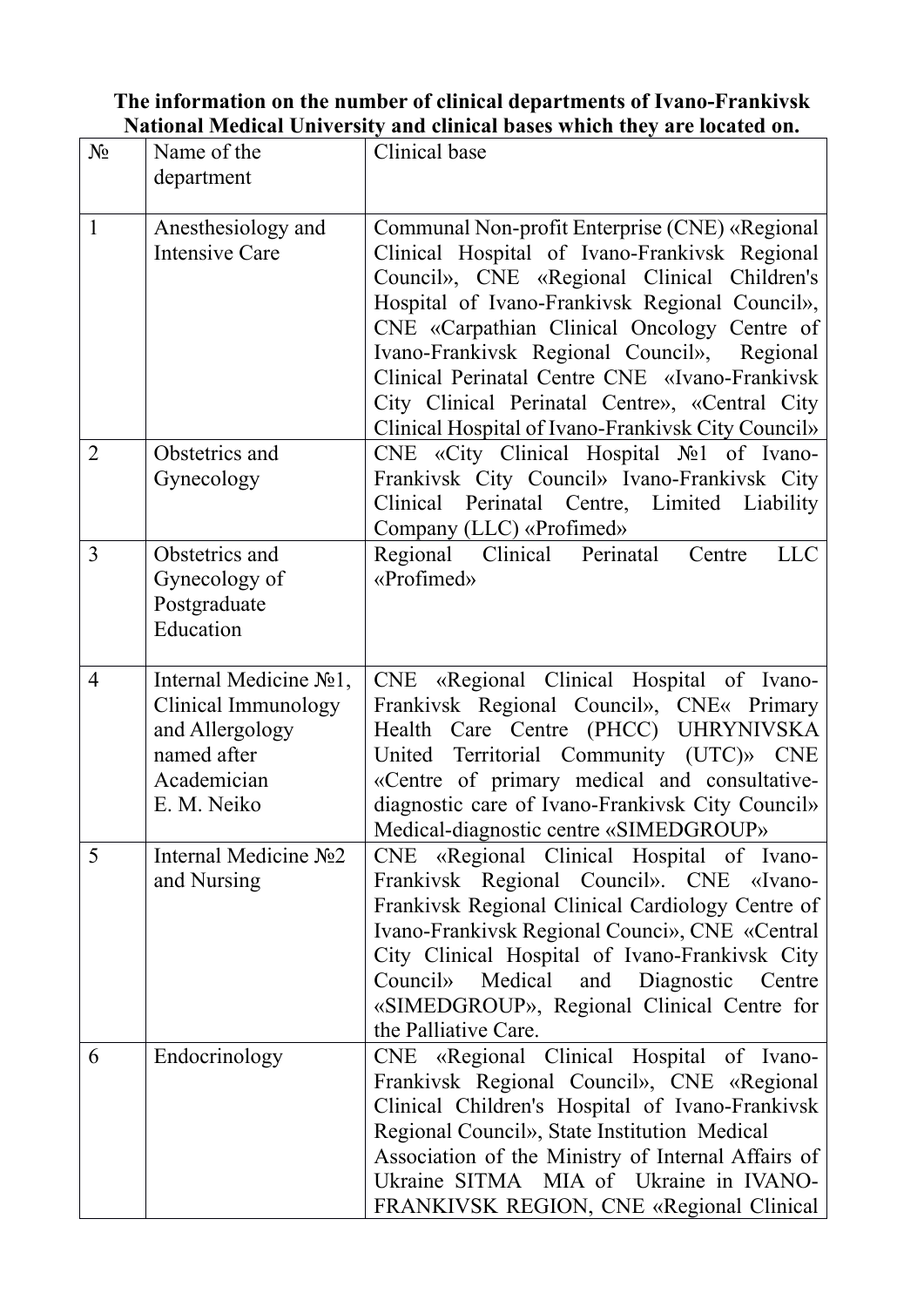|                |                                                                              | Children's Hospital»                                                                                                                                                                                                                                                                                                                                                                                                                                                                                                                                                                                                                            |
|----------------|------------------------------------------------------------------------------|-------------------------------------------------------------------------------------------------------------------------------------------------------------------------------------------------------------------------------------------------------------------------------------------------------------------------------------------------------------------------------------------------------------------------------------------------------------------------------------------------------------------------------------------------------------------------------------------------------------------------------------------------|
| $\overline{7}$ | Neurology and<br>Neurosurgery                                                | CNE «Regional Clinical Hospital of Ivano-<br>Frankivsk Regional Council», CNE «Regional<br>Clinical Children's Hospital of Ivano-Frankivsk<br>Regional Council», CNE «Central City Clinical<br>Hospital of Ivano-Frankivsk City Council», CNE<br>«City Clinical Hospital No1 of Ivano-Frankivsk<br>City Council»                                                                                                                                                                                                                                                                                                                                |
| 8              | Psychiatry, Narcology<br>and Medical<br>Psychology                           | CNE «Regional institution for psychiatric care of<br>regional council»,<br>Ivano-Frankivsk<br><b>CNE</b><br>«Carpathian regional clinical centre of mental<br>health of Ivano-Frankivsk Regional Council», CNE<br>«Carpathian narcological Centre<br>of Ivano-<br>Frankivsk Regional Council»                                                                                                                                                                                                                                                                                                                                                   |
| 9              | Pathological Anatomy                                                         | CNE «Regional Clinical Hospital of Ivano-<br>Frankivsk Regional Council»                                                                                                                                                                                                                                                                                                                                                                                                                                                                                                                                                                        |
| 10             | Forensic Medicine and<br><b>Medical Guidelines</b>                           | Regional Bureau of Forensic Medicine                                                                                                                                                                                                                                                                                                                                                                                                                                                                                                                                                                                                            |
| 11             | Propaedeutics of<br><b>Internal Medicine</b>                                 | CNE «Central City Clinical Hospital of Ivano-<br>Frankivsk City Council», University Clinic                                                                                                                                                                                                                                                                                                                                                                                                                                                                                                                                                     |
| 12             | Internal Medicine of<br>the Faculty of<br>Dentistry                          | CNE «Central City Clinical Hospital of Ivano-<br>Frankivsk City Council»                                                                                                                                                                                                                                                                                                                                                                                                                                                                                                                                                                        |
| 13             | Dermatology and<br>Venereology                                               | Public Institution (PI) «Ivano-Frankivsk Regional<br>Dermatological and Venereological<br>Clinical<br>Dispensary»                                                                                                                                                                                                                                                                                                                                                                                                                                                                                                                               |
| 14             | Tuberculosis and<br>Pulmonology with a<br>Course of<br>Occupational diseases | CNE «Ivano-Frankivsk Regional Pulmonology<br>Centre of Ivano-Frankivsk Regional Council»                                                                                                                                                                                                                                                                                                                                                                                                                                                                                                                                                        |
| 15             | Radiology and<br><b>Radiation Medicine</b>                                   | CNE «Regional Clinical Hospital of Ivano-<br>Frankivsk Regional Council», CNE «Regional<br>Clinical Children's Hospital of Ivano-Frankivsk<br>Regional Councill», CNE «CarpathianAssociation<br>of the Ministry of Internal Affairs of Ukraine<br>SITMA MIA of Ukraine in Ivano-Frankivsk<br>region, «Oncology Centre of Ivano-Frankivsk<br>Regional Council», CNE «Central City Clinical<br>Hospital of Ivano-Frankivsk City Councill», LLC<br>Carpathian Centre for Nuclear Medicine», LLC<br>«Doctor Tsaruk», CNE «Centre for Primary<br>Medical and Consultative and Diagnostic Care of<br>Ivano-Frankivsk City Council», University Clinic |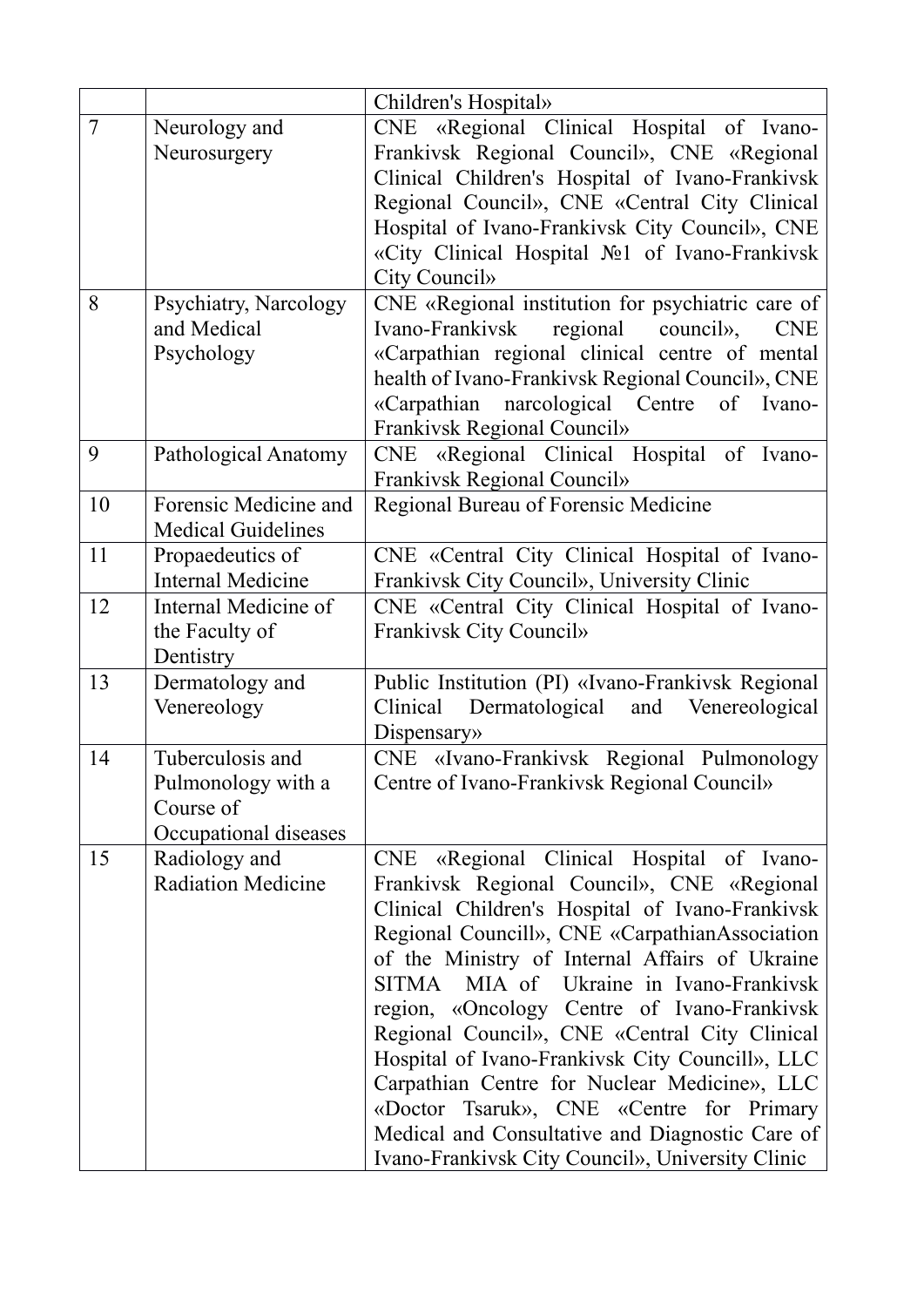| 16 | <b>Infectious Diseases</b><br>and Epidemiology                                   | CNE «Regional Clinical Infectious Diseases<br>Hospital of Ivano-Frankivsk Regional Council»,<br>CNE «Centre for Primary Medical and Consultative<br>and Diagnostic Care of Ivano-Frankivsk City<br>Council»                                                                                                                                                                                                            |
|----|----------------------------------------------------------------------------------|------------------------------------------------------------------------------------------------------------------------------------------------------------------------------------------------------------------------------------------------------------------------------------------------------------------------------------------------------------------------------------------------------------------------|
| 17 | Children's Infectious<br>Diseases                                                | CNE «Regional Clinical Infectious Diseases<br>Hospital of Ivano-Frankivsk Regional Council"                                                                                                                                                                                                                                                                                                                            |
| 18 | <b>General Surgery</b>                                                           | CNE «Regional Clinical Hospital of Ivano-<br>Frankivsk Regional Council»                                                                                                                                                                                                                                                                                                                                               |
| 19 | Surgery $N01$                                                                    | CNE «City Clinical Hospital No 1 of Ivano-<br>Frankivsk City Council», SI Association of the<br>Ministry of Internal Affairs of Ukraine SITMA<br>MIA of Ukraine in Ivano-Frankivsk region                                                                                                                                                                                                                              |
| 20 | SurgeryNo <sub>2</sub> and<br>Cardiac surgery                                    | CNE «Regional Clinical Hospital of Ivano-<br>Frankivsk Regional Council», Medical<br>and<br>Diagnostic Centre<br>«SIMEDGROUP",<br><b>CNE</b><br>«Bohorodchany Central District Hospitall»                                                                                                                                                                                                                              |
| 21 | Postgraduate<br><b>Education Surgery</b>                                         | CNE «Regional Clinical Hospital of Ivano-<br>Frankivsk Regional Council», CNE «Central City<br>Hospital of Ivano-Frankivsk<br>Clinical<br>City<br>Council», CNE «City Clinical Hospital No1 of<br>Ivano-Frankivsk City Council» CNE «Carpathian<br>Oncology Centre of Ivano-Frankivsk Regional<br>Council»                                                                                                             |
| 22 | Surgery of the Faculty<br>of Dentistry                                           | CNE «Central City Clinical Hospital of Ivano-<br>Frankivsk City Council»                                                                                                                                                                                                                                                                                                                                               |
| 23 | Urology                                                                          | CNE «Regional Clinical Hospital of Ivano-<br>Frankivsk Regional Council», CNE «Central City<br>Clinical Hospital of Ivano-Frankivsk City Council»                                                                                                                                                                                                                                                                      |
| 24 | Traumatology and<br>Orthopedics                                                  | «Regional Clinical Hospital of Ivano-<br>CNE<br>Frankivsk region of its council», CNE «City<br>clinical hospital №1 of Ivano-Frankivsk city<br>council», CNE «Clinical children's hospital of<br>Ivano-Frankivsk Regional Council»                                                                                                                                                                                     |
| 25 | Otolaryngology and<br>Ophthalmology with a<br>Course of head and<br>neck surgery | CNE «Regional Clinical Hospital of Ivano-<br>Frankivsk Regional Council", CNE «Central City<br>Hospital of Ivano-Frankivsk City<br>Clinical<br>Council» CNE «Regional Clinical Children's<br>Hospital of Ivano-Frankivsk Regional Council" SI<br>Association of the Ministry of Internal Affairs of<br>Ukraine SITMA MIA of Ukraine in IVANO-<br>FRANKIVSK REGION», CNE<br>«Centre of primary medical and consultative |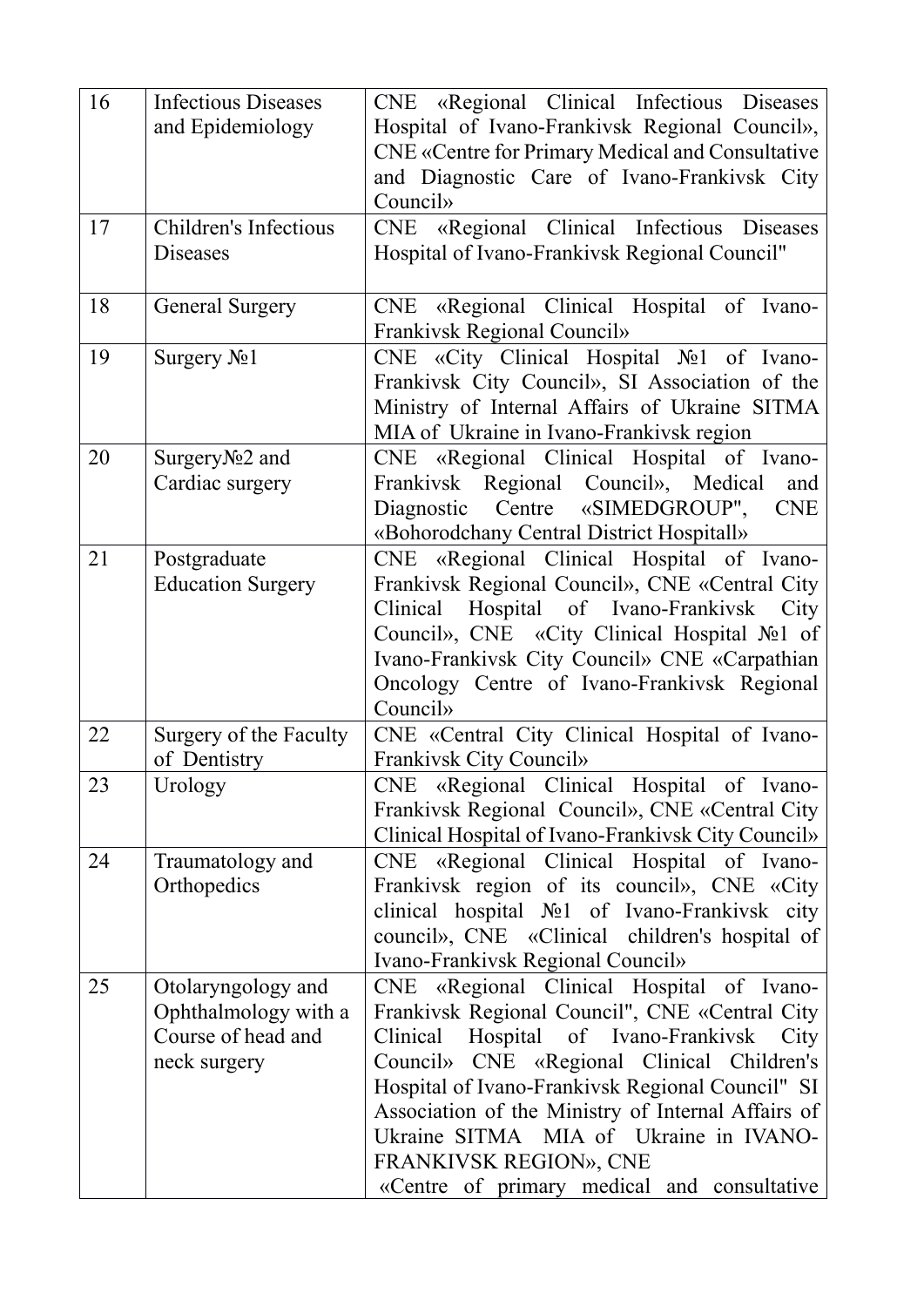|    |                              | diagnostic care of Ivano-Frankivsk City Council»           |
|----|------------------------------|------------------------------------------------------------|
| 26 | Pediatric surgery            | CNE «Regional Clinical Children's Hospital of              |
|    |                              | Ivano-Frankivsk Regional Council»                          |
| 27 | Propedeutics of              | CNE «City Clinical Children's Hospital of Ivano-           |
|    | Pediatrics                   | Frankivsk City Council»                                    |
| 28 | Pediatrics                   | «Regional Clinical Children's Hospital of<br>CNE           |
|    |                              | Ivano-Frankivsk Regional Council»                          |
| 29 | Postgraduate                 |                                                            |
|    | <b>Education</b> of          | CNE «Regional Clinical Children's Hospital of              |
|    | <b>Children's Diseases</b>   | Ivano-Frankivsk Regional Council»                          |
| 30 | Therapy and Family           | CNE «Central City Clinical Hospital of Ivano-              |
|    | Medicine of                  | Frankivsk City Council», CNE «City Clinical                |
|    | Postgraduate                 | Hospital No <sub>1</sub> of Ivano-Frankivsk City Council», |
|    | Education                    | CNE «Regional Clinical Hospital of Ivano-                  |
|    |                              | Frankivsk Regional Council», CNE «Ivano-                   |
|    |                              | Frankivsk Regional Pulmonology Centre of Ivano-            |
|    |                              | Frankivsk Regional Council», «Ivano-Frankivsk              |
|    |                              | Regional Clinical Cardiology Centre of Ivano-              |
|    |                              | Frankivsk Regional Council», Regional Clinical             |
|    |                              | Perinatal Centre, Ivano-Frankivsk Regional                 |
|    |                              | Medical Sanitary Expert Commission, Regional               |
|    |                              | Organization of the Red Cross of Ukraine, CNE              |
|    |                              | «City Clinical Children's Hospital of Ivano-               |
|    |                              | Frankivsk City Council, CNE Centre for Primary             |
|    |                              | Medical and Consultative and Diagnostic Care of            |
|    |                              | Ivano-Frankivsk City Council» (Krykhivtsi village,         |
|    |                              | Mykytentsi village) «Lysets Central District               |
|    |                              | Hospital (Yamnytsia village department)                    |
|    |                              | Carpathian Human Reproduction Centre of the                |
|    |                              | Ministry of Health of Ukraine, Ivano -Frankivsk            |
|    |                              | Regional Clinical Centre for Medicine<br>of                |
|    |                              | <b>Emergency and Catastrophes</b>                          |
| 31 | <b>Therapeutic Dentistry</b> | University Clinic                                          |
| 32 | <b>Orthopedic Dentistry</b>  | University Clinic                                          |
| 33 | Pediatric Dentistry          | CNE «City Dental Clinic of Ivano-Frankivsk City            |
|    |                              | Council» University Clinic, KNP «Regional                  |
|    |                              | Clinical Hospital of Ivano-Frankivsk Regional              |
|    |                              | Council»                                                   |
| 34 |                              | CNE «Regional Clinical Hospital of Ivano-                  |
|    | <b>Surgical Dentistry</b>    | Frankivsk Regional Council», CNE "Regional                 |
|    |                              | Clinical Dental Clinic of Ivano-Frankivsk Regional         |
|    |                              | Council», University Clinic                                |
|    |                              |                                                            |
|    |                              |                                                            |
|    |                              |                                                            |